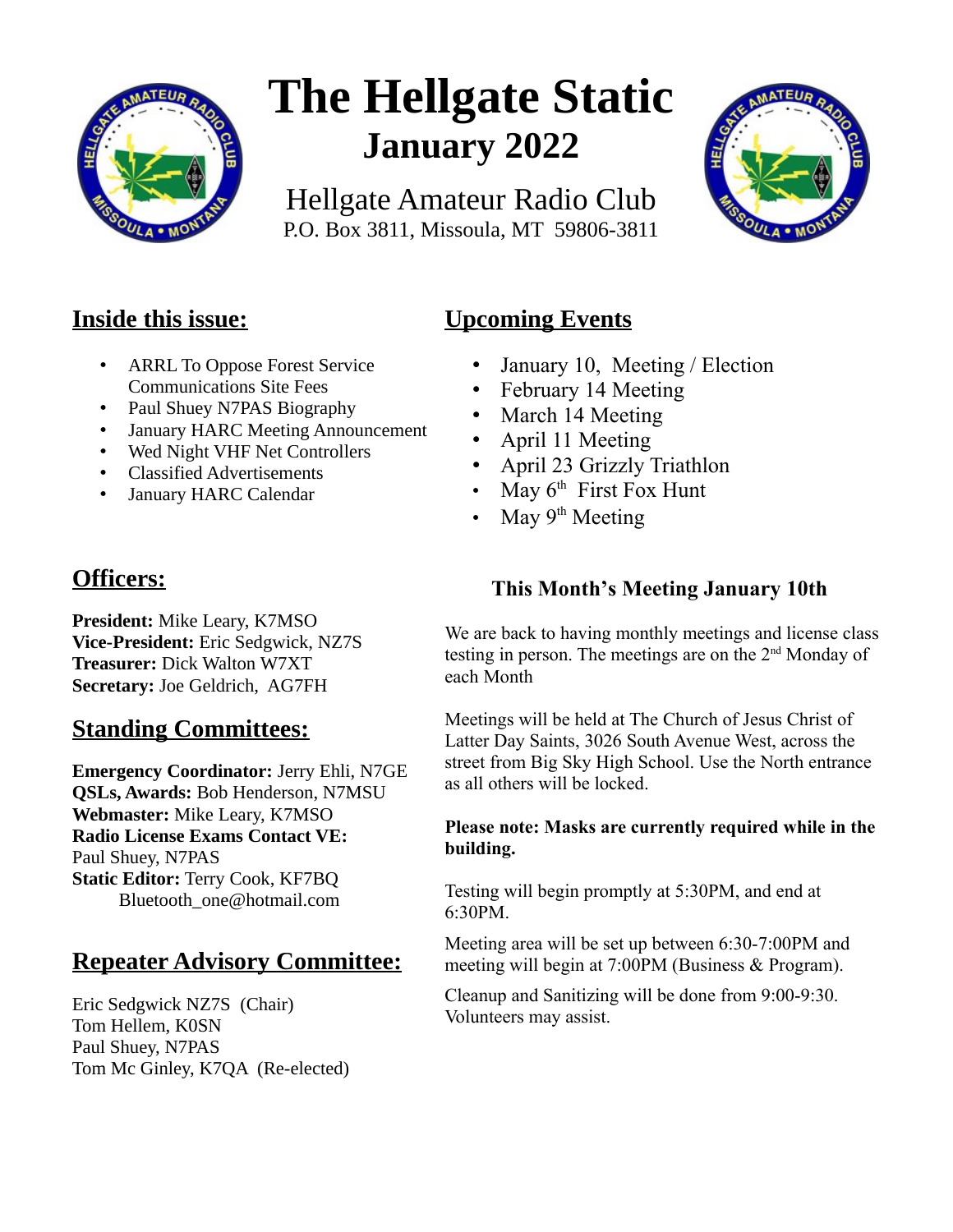

## **ARRL to Oppose Forest Service Administrative Fees for Amateur Radio Facilities**

The US Forest Service is proposing to implement a statutorily required annual fee for new and existing communications use authorizations to cover the costs of administering its authorization program. ARRL plans to vigorously oppose the imposition of the proposed fees on Amateur Radio.

The Forest Service proposal results from requirements set forth in the Agriculture Improvement Act of 2018 (aka "the Farm Bill"). Specifically, section 8705(c)(3)(b) of the Farm Bill directs the Forest Service to issue regulations that require fees for issuing communications use authorizations based on the cost to the Agency for maintenance or other activities to be performed by the Agency "as a result of the location or modification of a communications facility."

The Forest Service is responsible for managing Federal lands and authorizes the use and occupancy of National Forest System (NFS) lands for communications facilities that provide communications services for adjacent rural and urban communities. The Agency said in its proposal that it administers more than 3,700 special use authorizations on NFS lands for infrastructure that supports more than 10,000 wireless communications uses at 1,367 communications sites.

According to the Forest Service Notice published in the December 22, 2021 issue of the Federal Register, revenues from the proposed fee, "would provide the funds necessary to support a more modernized, efficient, and enhanced communications use program," and will "cover the costs of administering the Agency's communications use program." Costs, as laid out in section 8705(f)(4) of the Farm Bill, may include expenditures for such things as "on-site reviews of communications sites, developing communications site management plans, hiring and training personnel for the communications use program, conducting internal and external outreach for and national oversight of the communications use program, and obtaining or improving access to communications sites on NFS lands."

ARRL encourages Amateur Radio licensees to file comments opposing the imposition of the proposed administrative fee on Amateur Radio users. Comments must be received in writing by no later than February 22, 2022. Comments may be submitted online at the Federal Rulemaking Portal or via USPS mail to Director, Lands & Realty Management Staff, 201 14<sup>th</sup> Street SW, Washington, DC 20250-1124, and must include the identifier "RIN 0596-AD44."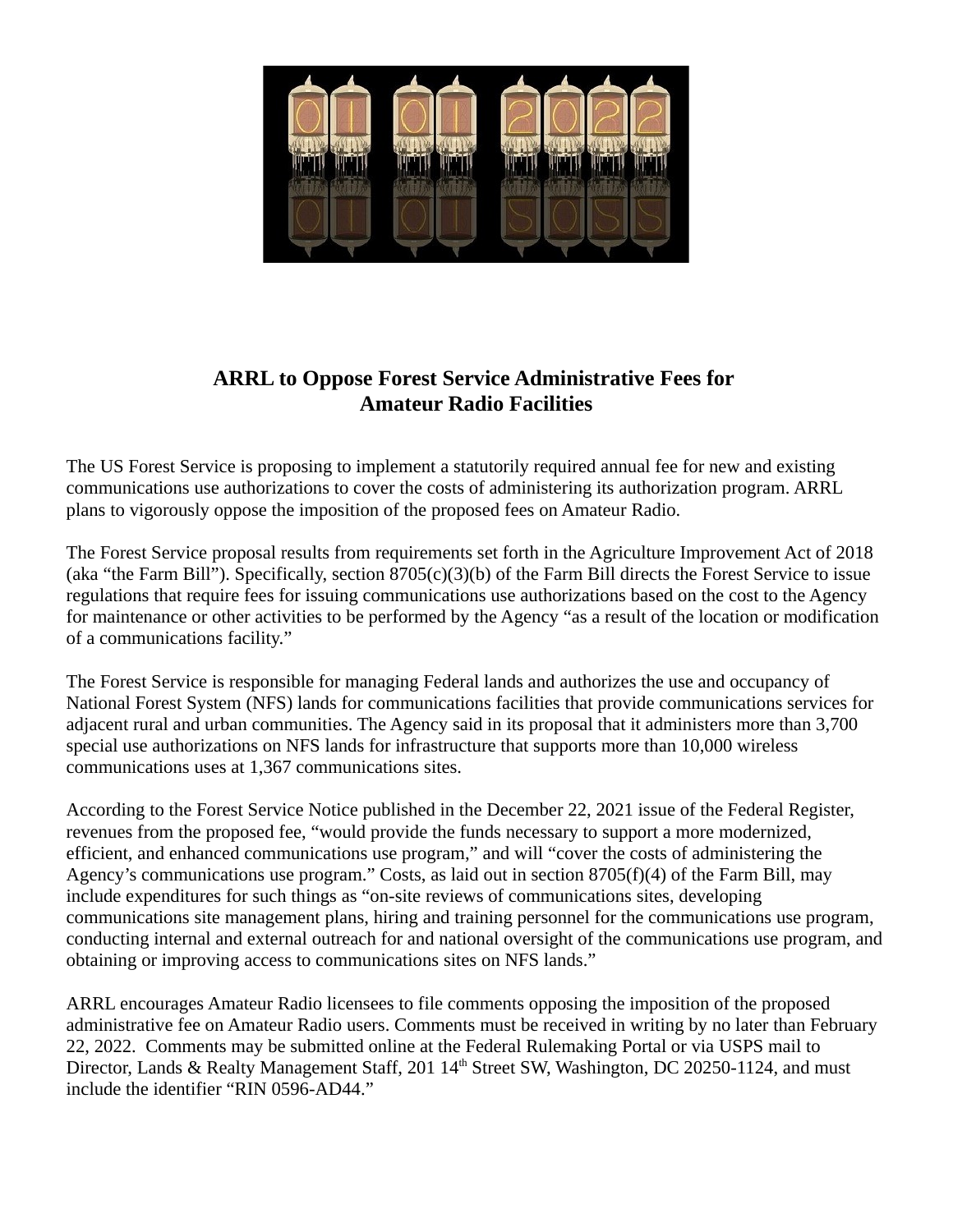## **Paul A. Shuey Biography**

#### Hi All,

My name is Paul A Shuey or more likely known as N7PAS. I am currently running as a candidate for the Hellgate Amateur Radio Club Presidency. I thought it might be a good idea to give the club a bit of my background.

I was born and raised in western Montana.

I moved to Missoula in 1958 and started the 5th grade at Lowell Elementary School. During the 7th grade while working with my dad and brother I made a discovery. We were working at moving a house from the then new I90 corridor. In the garage of the house we were moving I found some old radio equipment and magazines. I asked my dad if I could keep the stuff. He said sure, so I moved it to the porch of the house we were moving. After we finished moving the house that day I loaded the equipment into our pickup and took it home. Reading those magazines and playing with the old equipment I soon got hooked on radio and electronics.

I spent the next 6 years learning and teaching myself about electronics. During High School I worked for free, at Jack's Electronics shop, (repairing radios) and Van's appliance, (repairing TV's) a couple hours each evening learning anything they could teach me about repair technique's and theory. During my last 2 years school at Hellgate High School I was instrumental in helping my math teacher Mr Werner Held set up an Amateur Radio Club at the school. My junior year Mr Held and I were also successful in talking the school board into starting an electronics class at the then new Sentinel High School opening that fall. My last class each day of my senior year was the electronics class at Sentinel where I spent a good portion of the year helping the instructor teach the class.

That spring right after graduation there was a job fair put on which I went to. I snagged a job working for Boeing Aircraft Co. 2 weeks later I was in Renton, Washington working for Boeing. After a 1 week soldering school I was put to work on the Renton flight line doing pre-flight functional test on there 727 Jets repairing and testing the electronics equipment just prior to the maiden flight.

The next year the draft board caught up to me so I joined the Navy to avoid being a foot soldier in Vietnam. I was able to get an electronics rating and spent that first year helping the instructor once again teach the class. During my  $6<sup>th</sup>$  year in the Navy they changed my rating from electronics to something I didn't want, so when my enlistment was up I said goodbye.

I then went to work for an Electronics manufacturing company and there designed and built the first tone decoders used on the Alaskan Pipe Line. From there I got a job as a Communication Technician installing and maintaining private phone systems. That job brought me back to Montana where I spent the next 27 years working in the telecommunications field.

I finally retired as a telecommunications engineer in 2015.

In 2007 I took and passed my Technician, General, and Extra Class licenses all at the same time. Shortly after passing the exams I joined the Hellgate Amateur Radio Club and have been an active member ever since. I worked 1 year as Vice President with Elmer. Most of my time I have been on the VHF repeater committee. I have spent my life being of service in the electronics, radio, computer, and communications fields.

Your vote for me as president would be appreciated. Thank You, Paul Shuey - N7PAS - W5YI VEC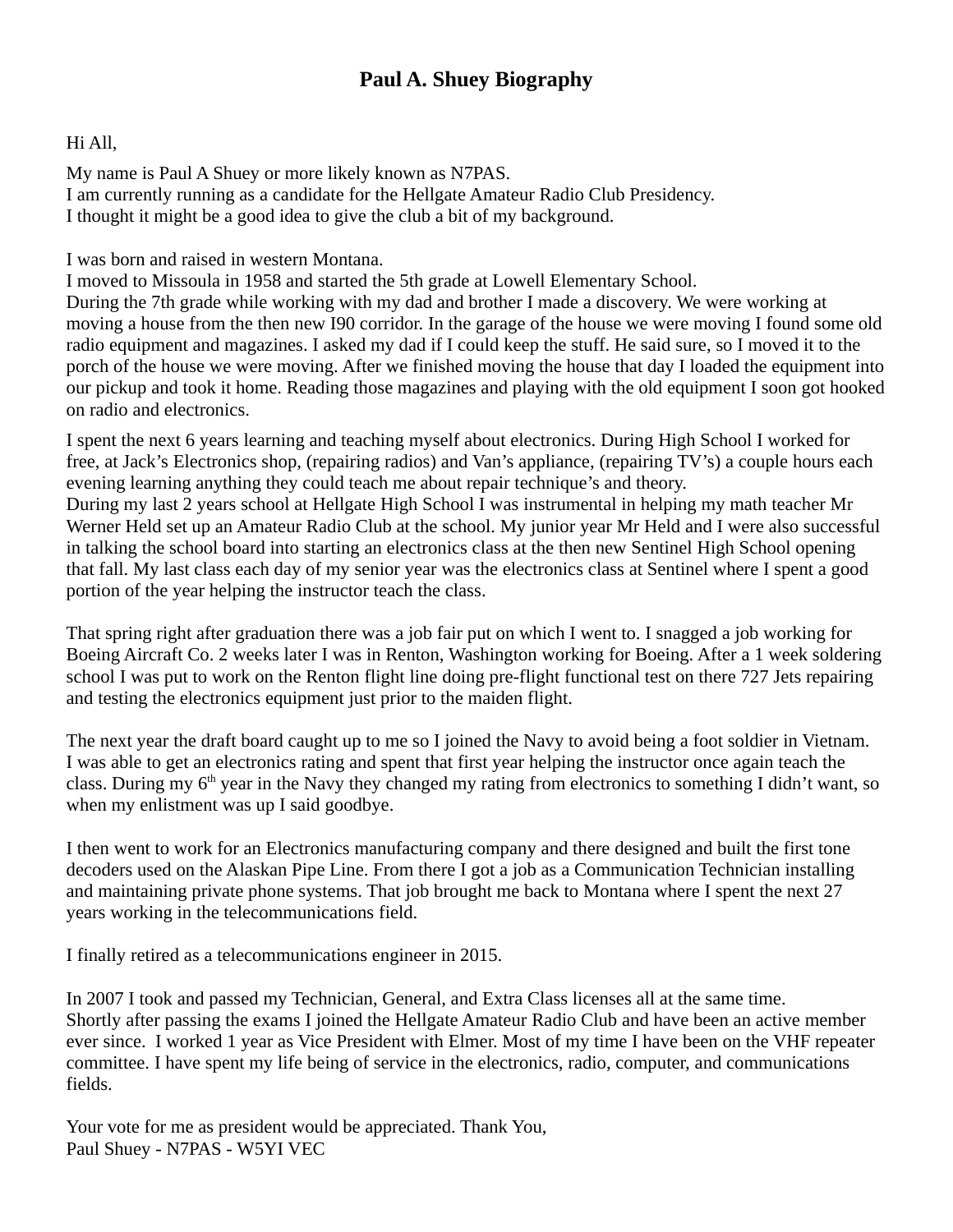#### **January HARC Meeting Announcement**

In view of the fact that the annual election of officers traditionally takes place at the December meeting, the election will be the first item on the agenda at the January meeting, January 10th. You will want to mark your calendars prominently for that date. The principal door prize will be a new, in the box, Baofeng UV-5R. Other items, valuable even though not new or in a box, will also be offered.

Here are the nominees as of this date, each office's nominees listed in alphabetical order:

President: Mike Leary, K7MSO; Paul Shuey, N7PAS;

Vice-President: Eric Sedgwick, NZ7S;

Secretary: Joe Geldrich, AG7FH;

Treasurer: Dick Walton, W7XT. Further nominations may be made at the meeting before votes are cast.

Voting will be by written ballot for any contested offices.

Program: Operation of new Projector. (N7PAS-Paul)

We did not have a December meeting in 2021. (No minutes)

## **Net Control Operators for Wed. Night VHF Net.**

- Dec. 1 Paul N7PAS
	- 8 Aaron N7BIO
	- 15 Jerri N7JGS
	- 22 Eric NZ7S
	- 29 Eric NZ7S
- Jan. 5 Paul N7PAS / Backup Jerri N7JGS
	- 12 Jerri N7JGS / Backup Mike K7MSO
	- 19 Mike K7MSO / Backup Eric NZ7S
	- 26 Eric NZ7S / Backup \_\_\_\_\_\_\_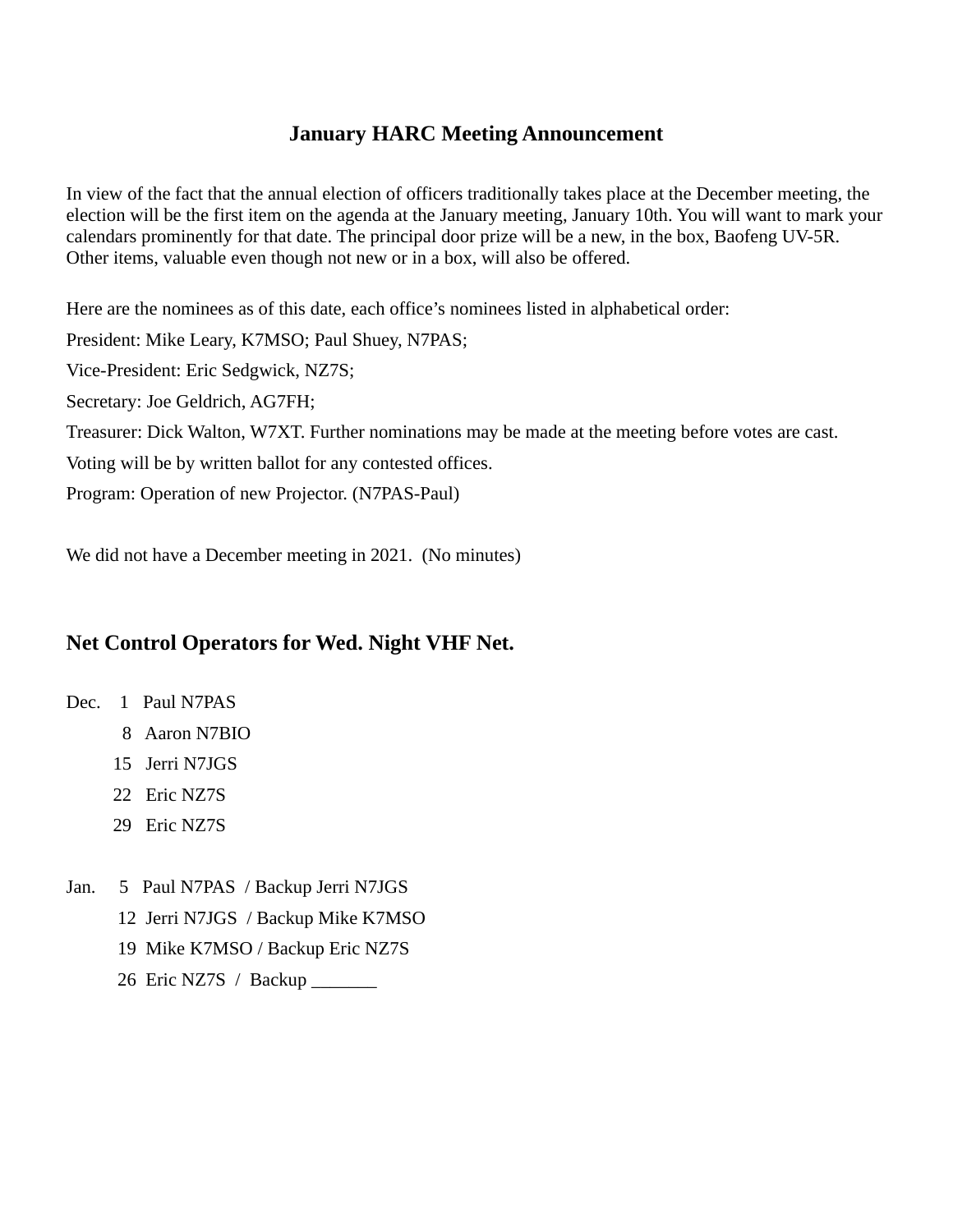## **Classified For Sale / Wanted**

HY-Gain AV-640 vertical antenna; covers 40-6 meters, no radials required, legal limit power; excellent condition -- \$275

Tokyo Hy-Power 2 meter amp for HTs; FM/SSB, 1 watt in, 25-30 out -- \$35

NFH-267 Wattmeter-Dummy Load, up to 1.5 KW, new resistor -- \$115

MFJ-402 EconoKeyer with built-in paddle -- \$30

MFJ-564 Bencher style iambic paddle, chrome (very shiny) -- \$35

Epson WorkForce 520 inkjet printer/scanner – FREE to caring, smoke-free home.

Toshiba Protégé 650 laptop computer, extra batteries, etc. – FREE to authentic antiquarian.

--Contact Dick Walton, W7XT

FOR SALE:

My Mosley PRO 57b 7-Element 5-Band Yagi is safely off the tower.

 $\frac{1}{2}$  ,  $\frac{1}{2}$  ,  $\frac{1}{2}$  ,  $\frac{1}{2}$  ,  $\frac{1}{2}$  ,  $\frac{1}{2}$  ,  $\frac{1}{2}$  ,  $\frac{1}{2}$  ,  $\frac{1}{2}$  ,  $\frac{1}{2}$  ,  $\frac{1}{2}$  ,  $\frac{1}{2}$  ,  $\frac{1}{2}$  ,  $\frac{1}{2}$  ,  $\frac{1}{2}$  ,  $\frac{1}{2}$  ,  $\frac{1}{2}$  ,  $\frac{1}{2}$  ,  $\frac{1$ 

I'm having to downsize. Rotator failure. It's a 93 lb HF brute.

Original Manual included. New is \$1700. I'm asking \$500.

It's been up for 25 years, is in excellent condition but I'd recommend cleaning of the elements and trap connections prior to returning to service. Picture attached. Antenna details are at http://www.mosleyelectronics.com/pro.html.

I've also got the 'in use' and 'pre-removal' SWR curves if interested. K7VK@arrl.net or 549-0027 Vick k7vk